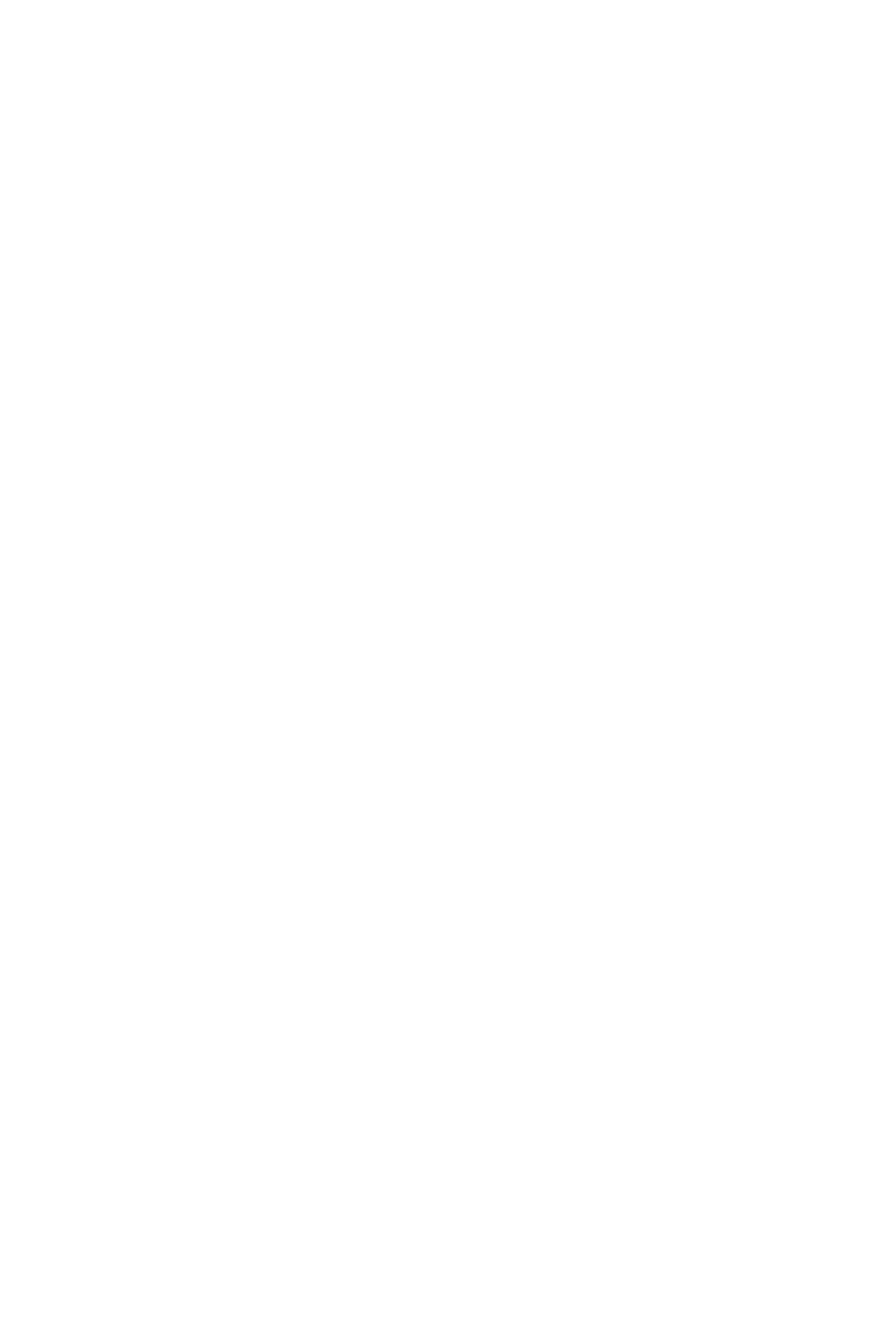Mr. File presented for first reading by title only an Ordinance To Provide For An

Amendment To The Traffic Control Map/Other Than Parking And Traffic Control File Requiring Vehicles Traveling North Or South on Myers Avenue To Stop At The Intersection Of Myers Avenue And Hartley Avenue. A motion by Councilman Sopher to approve the Ordinance on first reading was seconded by Councilman Reedy and unanimously approved by Council. This Ordinance is hereby incorporated into these minutes.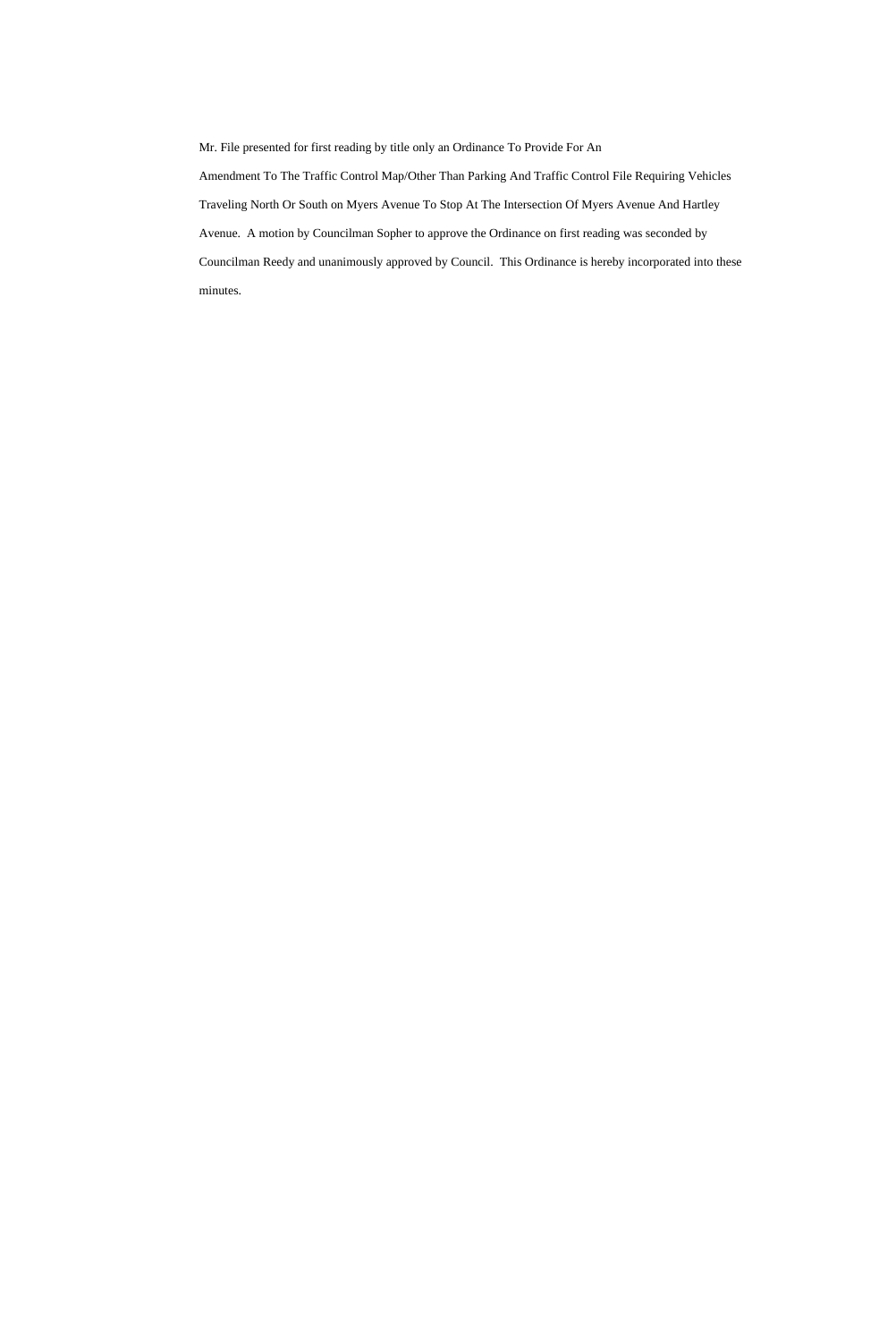Next, the Mayor opened the bid from Southern West Virginia Paving for the paving of East Main Street (3,647 square yards). This was the only bid received. The bid was in the amount of \$73,000.00. The Mayor said the bid will be given to the two Council Members at Large, Councilman Reedy and Councilwoman Hunter, Recorder Treasurer Billie Trump, and the Director of the Board of Public Works Jerry Stump for their review and recommendation to Council. This bid is incorporated into these minutes.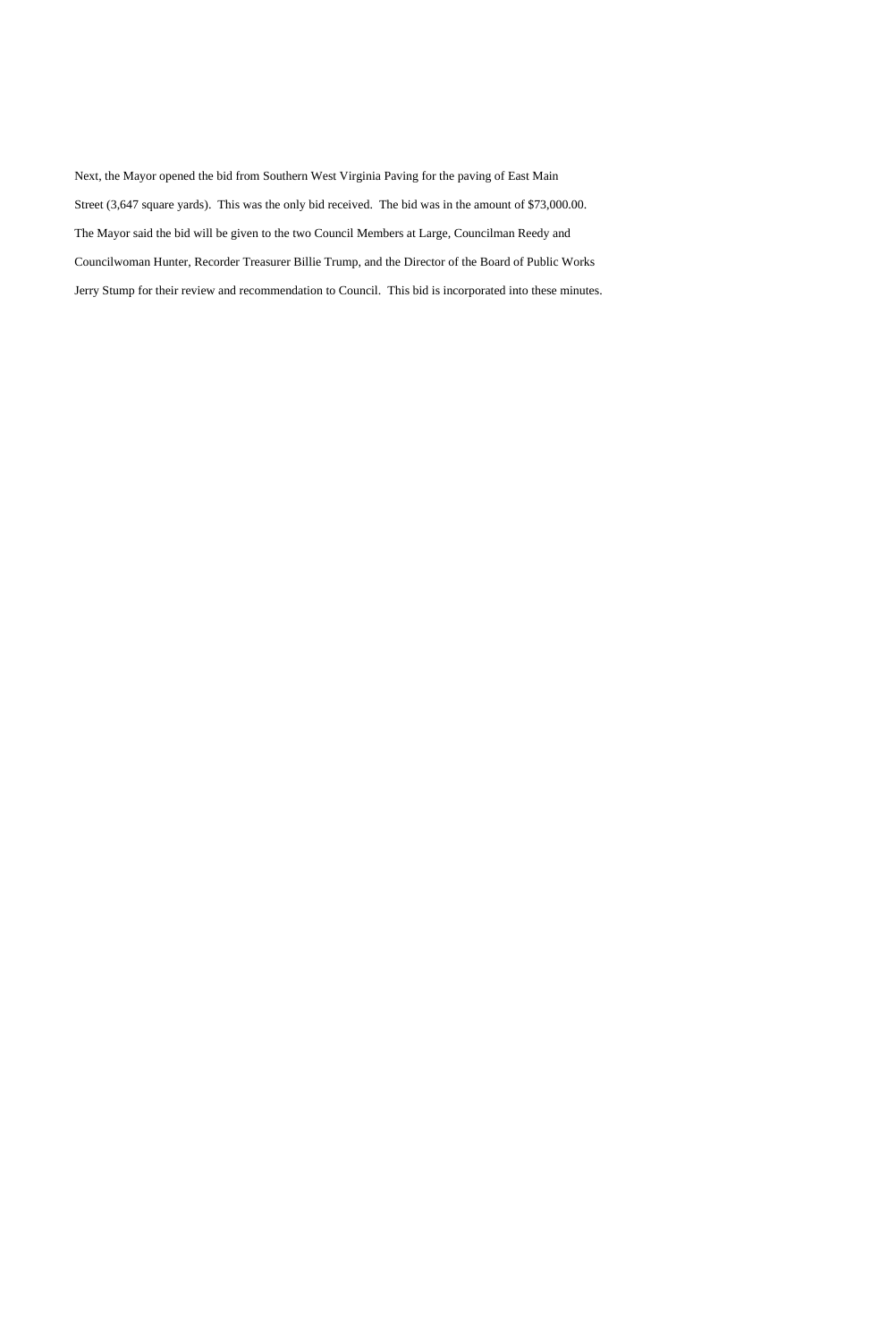Next, the Mayor read and presented a proclamation to Michael Shawn Spain, II and presented him with a Beckley Challenge Coin. Councilwoman Hunter presented him with a certificate of excellence and Councilwoman Bullock presented him with a gift card to show appreciation for his volunteer work at Hunter Cemetery.

 OLD BUSINESS: Councilman Reedy reported that some people on Stiffler Street (off Crescent Road) approached him about getting that area added to the list of streets in Beckley to be paved. The Mayor referred this matter to Jerry Stump.

Councilwoman Bullock thanked Mr. File and Chief Christian for their quick work in preparing the two Ordinances presented in this meeting. Councilman Sopher stated that the ongoing traffic that goes across Maxwell Hill from Pinewood to Holiday Drive to Pikeview Drive is still bad and suggested that Council have another master plan to address this issue. He stated that the half of the road from the school down to Pikeview is getting paved but the other half of that road has rotted away and feels like Council needs to revisit this issue. The Mayor said that this issue, as well as the danger of exiting New River Drive onto Robert C. Byrd Drive, were discussed at the NPO meeting yesterday. They also discussed the danger of coming down Sprague Hill and making a right turn on to New River Drive. The Mayor said the plan being considered may involve condemnation of some property adjacent to the Ollies parking lot in order to utilize the existing light there. The Mayor stated that, in his opinion, I improved access to and from New River Drive may improve the flow of traffic. Councilman Reedy said that he has had to sit through green traffic lights due to the traffic being so bad. He asked if the City could work with the WV DOH about getting a traffic light installed there at the four way stop beside Dunkin Donuts. The Mayor said that he & Jerry Stump, Director of Board of Public Works, are attending a meeting tomorrow morning at District 10 of WV DOH in Princeton and he will make them aware of Councilman Sopher's and Councilman Reedy's concerns. The Mayor said a conversation about eliminating the curve at the top of Pikeview Drive needs to happen. Councilman Sopher said that the City might consider making property acquisitions through Holiday Drive and putting a real road through there with sidewalks and bike lanes and properly funnel the traffic through there as this is right in the middle of that neighborhood. The Mayor said that he agreed.